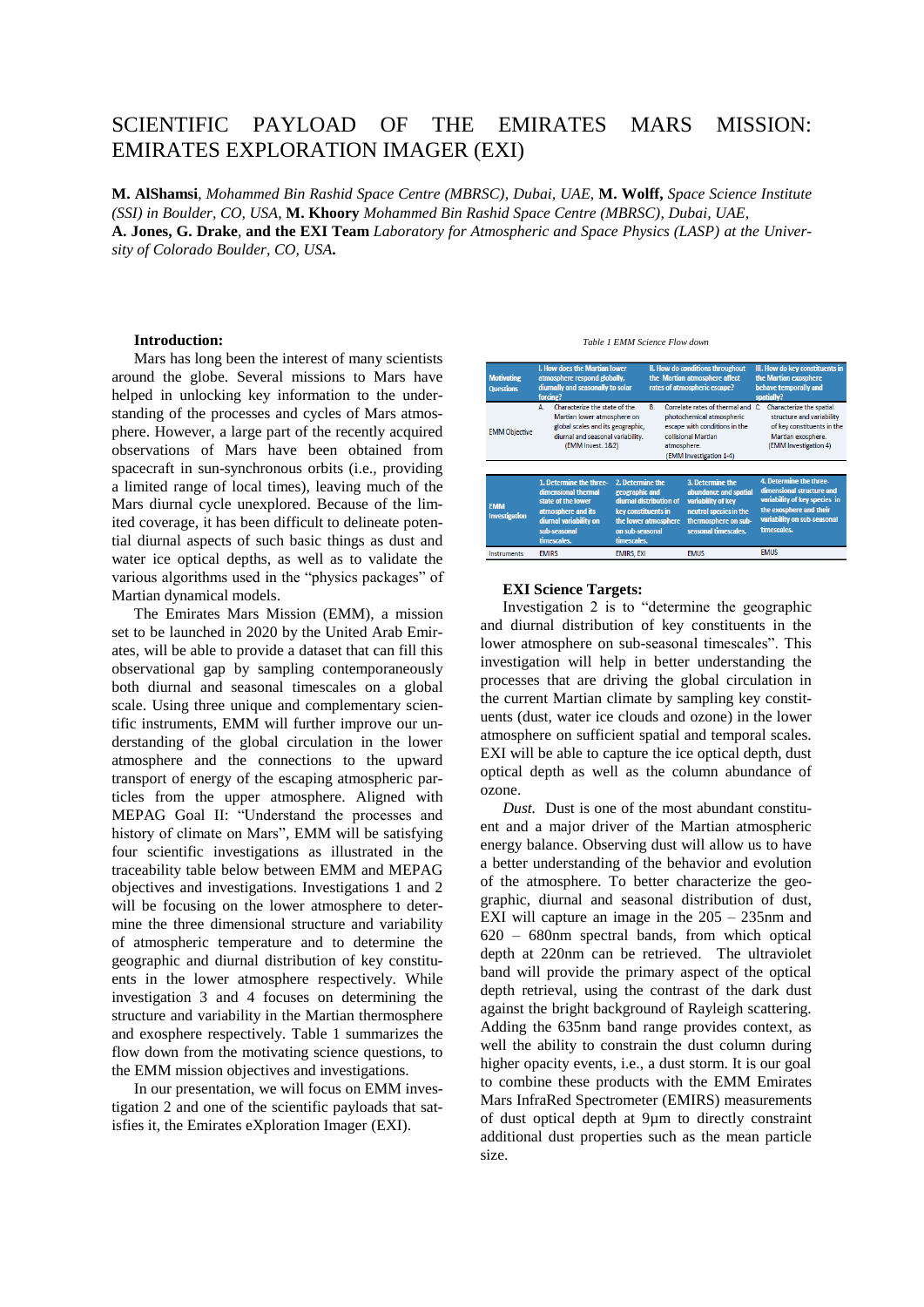*Water Ice clouds.* Water ice clouds also play an important role in the Martian climate. In terms of their geographic, diurnal and seasonal distribution, water ice clouds are known to have an impact on the total energy balance, the transport of water and the photochemistry of the Martian atmosphere. In order to acquire the column optical depth of the ice cloud, EXI will be observing Mars in the wavelength band from 300 – 340nm. Exploiting the contrast of the bright clouds with the dark surface, we will derive the water ice optical depth in a manner similar to that of the Mars Reconnaissance Orbiter (MRO) MARs Color Imager (MARCI). As with dust, we will combine these optical depths with those for water ice from the EMIRS at the 12um-based retrieval to constrain microphysical properties such the mean particle size.

*Ozone.* Ozone, and its spatial and temporal distribution, is important in understanding the photochemical processes of the atmosphere. EXI will determine ozone geographic and diurnal distribution on sub seasonal timescales by imaging in the  $245 - 275$ nm band. The conversion of the observed radiance to an ozone column abundance will be based on the approach used by MARCI (i.e,.Clancy et al., 2016).

To better characterize the mesoscale behavior of these three constituents over both diurnal and seasonal timescales, a spatial resolution of 8km or less will be required. As for obtaining the radiance of ice, dust and ozone absorption bands, an accuracy of  $\pm$ 5% is required. Table 2 summarizes the requirements for the physical parameters.

*Table 2 EXI physical parameters and their observable requirements*

| Physical<br>parameter                       | Observable<br>Quantity   | <b>Observable Quantity</b><br>Requirement                      |
|---------------------------------------------|--------------------------|----------------------------------------------------------------|
| Ice column-<br>integrated<br>optical depth  | radiance at<br>300-340nm | Radiometric accuracy $\leq 5\%$<br>$(\pm 0.03$ optical depth)  |
| Dust column-<br>integrated<br>optical depth | radiance at<br>205-235nm | Radiometric accuracy $\leq 5\%$<br>$(± 0.1$ optical depth)     |
| Ozone<br>column-<br>integrated<br>abundance | radiance at<br>245-275nm | Radiometric accuracy $\leq 5\%$<br>$(\pm 0.5 \mu m \cdot atm)$ |

#### **Implementation Overview:**

EXI is a multi-band, radiation tolerant camera capable of taking 12 megapixel images while maintaining the radiometric calibration needed for detailed scientific analysis. The instrument is being developed jointly by the Laboratory for Atmospheric and Space Physics (LASP) and Mohammed Bin Rashid Space Centre (MBRSC). It has a dual lens assembly separating the UV and VIS optical paths. EXI uses a selector wheel mechanism consisting of 6 discrete bandpass filters, 3 UV bands and the RGB bands. Table 3 and figure 1 summarizes EXI instrument specifications.

#### *Table 3 EXI Instrument Specifications*

| <b>Specification</b>              | <b>UV</b>                                | <b>VIS</b>           |  |  |
|-----------------------------------|------------------------------------------|----------------------|--|--|
| <b>Focal Plane Format</b>         | 12.6 MP 4:3 format<br>4096×3072 @ 5.5 µm |                      |  |  |
| Technology                        | CMOS                                     |                      |  |  |
| Dynamic Range                     | 12-bit, 13,500 e full well               |                      |  |  |
| Lens System                       | 48 mm, f/3.6                             | 51 mm, f/4.25        |  |  |
| <b>Field of View</b>              | $19.0^\circ$                             | 25.8° by 19.2°       |  |  |
| <b>Pixel Angular View</b>         | 23 arcsec per pixel                      | 22 arcsec per pixel  |  |  |
| Plate Scale                       | $0.85$ mm/ $\textdegree$                 | $0.90$ mm/ $\degree$ |  |  |
| Distortion @ 9.35°                | $+6%$                                    | $-2%$                |  |  |
| Ground coverage at<br>apoapsis    |                                          | Full disk            |  |  |
| Ground resolution at<br>apoapsis  | 4.9 km per pixel                         | 4.6 km per pixel     |  |  |
| Ground coverage at<br>periapsis   | <b>Full disk</b>                         |                      |  |  |
| Ground resolution at<br>periapsis | 2.3 km per pixel                         | 2.2 km per pixel     |  |  |



*Figure 1 EXI Coverage at Periapsis and Apoapsis* 

#### **Concept of Operation:**

EXI will be capable of providing simultaneous observations to fulfill navigation, public relations (PR) and science products. Based on the current orbit parameters, EXI will be capable of observing nearly complete local time coverage of Mars throughout one full Martian year. The resulting dataset will cover key seasonal information for more than 80% of the geographic area of Mars. These will be accomplished using three EXI observation sets. Two of which are science observations and the third serves PR needs. The science observation sets (EXI OS 1 and 2) consists of the four bands needed to observe the dust and ice optical depth as well as the ozone column abundance in the 220nm, Red (635nm), 320nm and 260nm. The difference is that OS2 has lower resolution (<64km resolution) as it is done following EMIRS observation. While EMIRS is taking its observation, the planetary locations and local times within the field of view change and shift for EMIRS compared to EXI. Therefore, this second strategy is to ensure that any missing observation is being covered from the first EXI observation, which will then be overlapped with EMIRS observation data. While in third observation set (EXI OS 3), it consists of three bands in the Red (635nm), Green (564nm) and Blue (437nm) in order to produce beautiful image of Mars for PR purposes. Table 4 summarizes EXI observation strategies.